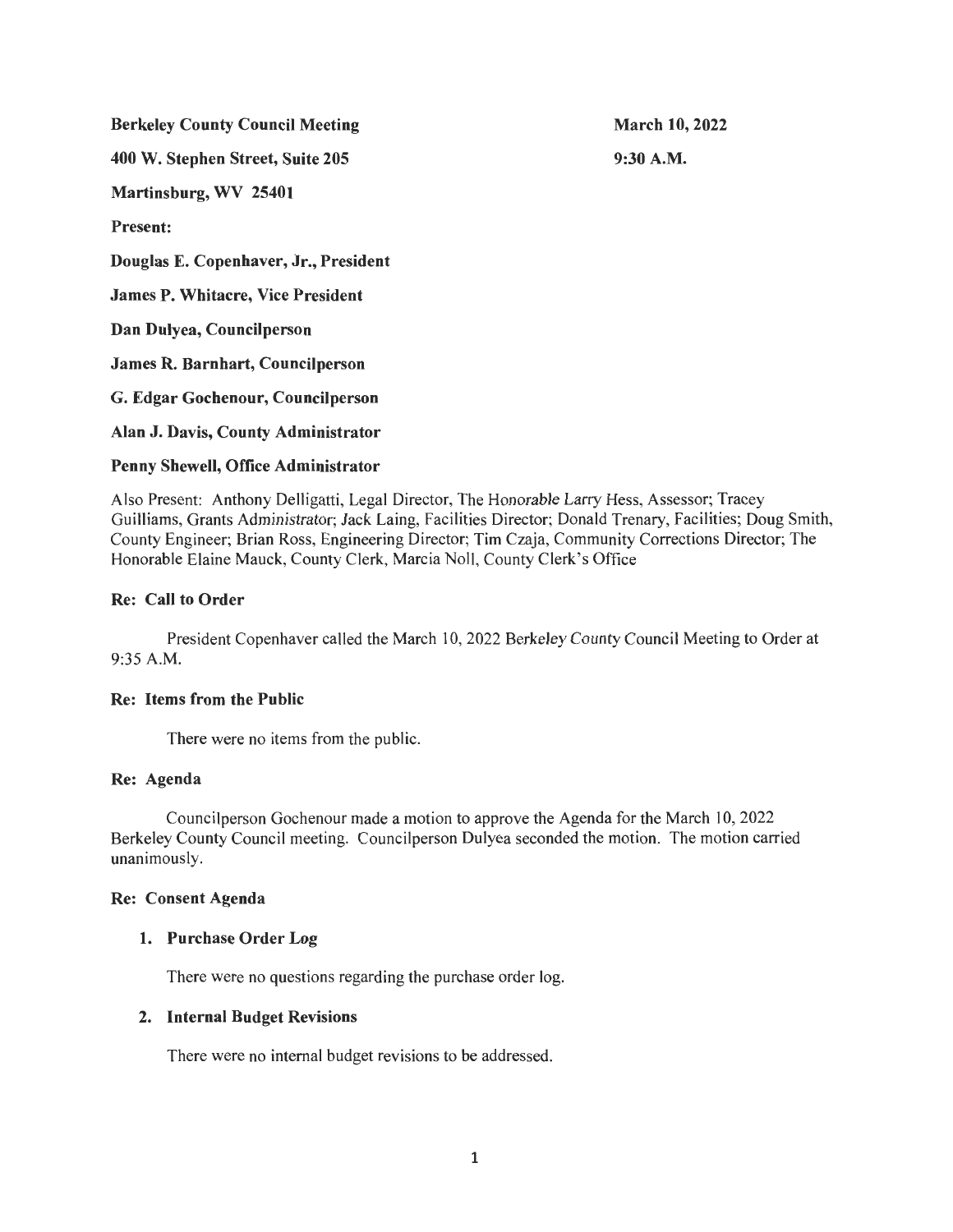# 3. Changes in Status

President Copenhaver stated that a change in status was received from Brian Ross, Community Development Director for Nathan Emery as a Planner I. He stated that this would be a lateral transfer from Voter's Registration to the Planning Department effective March 28, 2022 with no change in salary.

President Copenhaver stated that a change in status was received from the Honorable Elaine Mauck, County Clerk for Kaitlin Davis to be promoted from Clerk to Supervisor of Voter's effective March 7, 2022 with a salary change from \$32,000 to \$47,000.

President Copenhaver stated that a letter of retirement was received from the Extension Office from Cecily Fritz effective March 31, 2022.

## 4. Approval of Minutes

There were no changes to the February 10, 2022 Berkeley County Council meeting minutes. There were no changes to the February 17, Berkeley County Council meeting minutes, There were no changes to the February 17, 2022 Berkeley County Council Sitting as the Board of Review & Equalization meeting minutes. There were no changes to the February 22, 2022 Berkeley County Council meeting minutes.

Councilperson Barnhart made a motion to approve the February 17, 2022 Berkeley County Council Meeting Sitting as the Board of Review & Equalization meeting minutes. Councilperson Gochenour seconded the motion. Councilperson Dulyea abstained due to absence. The motion carried.

#### 5. Council Calendar

President Copenhaver reviewed the Council calendar for the month of March.

#### 6. Board and Commission Calendar

President Copenhaver reviewed the Board and Commission calendar for the month of March.

# 7. Bond Release-BCP File #2107 Tied to 2106-213 & 052-19,Bond #PR2714944 City National Bank-Engineering Department

# 8. Cancelled Check Request - County Clerk's Finance Department

#### Re: Consent Agenda Approval

Councilperson Gochenour made a motion to approve the Consent Agenda for the March 10, 2022 Berkeley County Council meeting. Vice President Whitacre seconded the motion. The motion carried unanimously.

# Re: Correction of Assessment Logs, Apportionment of Assessments, Deconsolidation and Consolidation of Properties Applications - Assessor's Office

The Honorable Larry Hess, Assessor appeared before the Council and presented five (5) personal tax exonerations for reason of office error totaling\$ \$713 .79.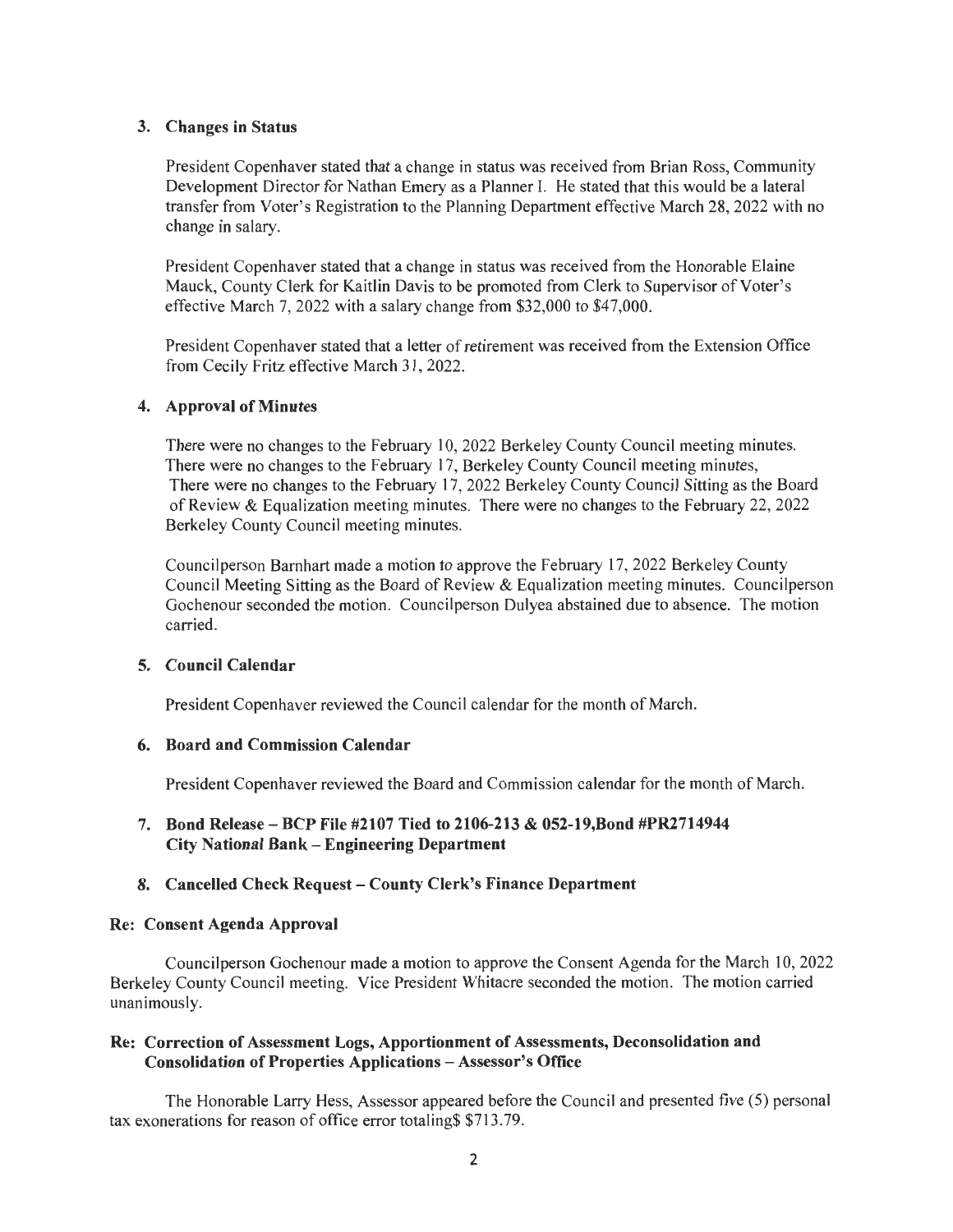Councilperson Barnhart made a motion to approve the five (5) personal tax exonerations for reason of office error totaling \$713.79. Councilperson Dulyea seconded the motion. The motion carried unanimously.

#### Re: Board Meeting Reports

Councilperson Barnhart reported that he attended the Region 9 board meeting where Senator Shelly Moore-Capito spoke about Ukraine and other items. He also reported that Scott Forney, Cacapon State Park Superintendent spoke and reports from the staff were presented.

Councilperson Dulyea reported that he attended the Roundhouse Authority meeting where they reported having a lot of vandalism. He stated that Gary Wine has been contacted to connect some wireless cameras. He also reported that he met with DOH regarding the bridge process.

Vice President Whitacre reported that he attended the presentation of a portrait to Civil Air Patrol which will be on display at the FPO Airport.

Councilperson Gochenour reported that he attended the Planning Commission meeting where Public Hearings were held. He also reported that he attended the Historic Landmarks board meeting where they voted to take the easement for Boydville and a discussion was held regarding an MOU with landmarks and Morgan Cabin.

President Copenhaver reported that he attended the Development Authority meeting where they discussed leases on buildings. He reported that cash flow is looking good and they also discussed the middle mile. President Copenhaver reported that he, Alan Davis and Gary Wine met with Senator Captio regarding the last mile and the middle mile and water infrastructure while she was in Morgan County.

#### Re: Board Vacancies

Councilperson Barnhart made a motion to appoint Michelle Atha to the Solid Waste Authority to fill the unexpired term to expire June 30, 2024. Councilperson Dulyea seconded the motion. The motion carried unanimously.

# Re: Tracey Guilliams, Grants Administrator Acceptance of HITDA Grant and HITDA AIMS Grant

Tracey Guilliams, Grants Administrator appeared before the Council and reviewed the HIDT A Grant and the HITDA AIMS Grant and the staffing and other items such as computers the grant would cover stating that his was a zero (0) % grant match. Tim Czaja, Community Corrections Director appeared before the Council and spoke about the extra funding received from HITDA for staff and reminded the Council that he would soon be out of space for that staff.

## Re: Recognition of Employee for Years of Service Donald Trenary - Facilities Department

Jack Laing, Facilities Director appeared before the Council and recognized Donald Trenary for ten (10) years of service with Berkeley County and the Facilities Department. The Council presented Mr. Trenary with a certificate and thanked him for his service to Berkeley County.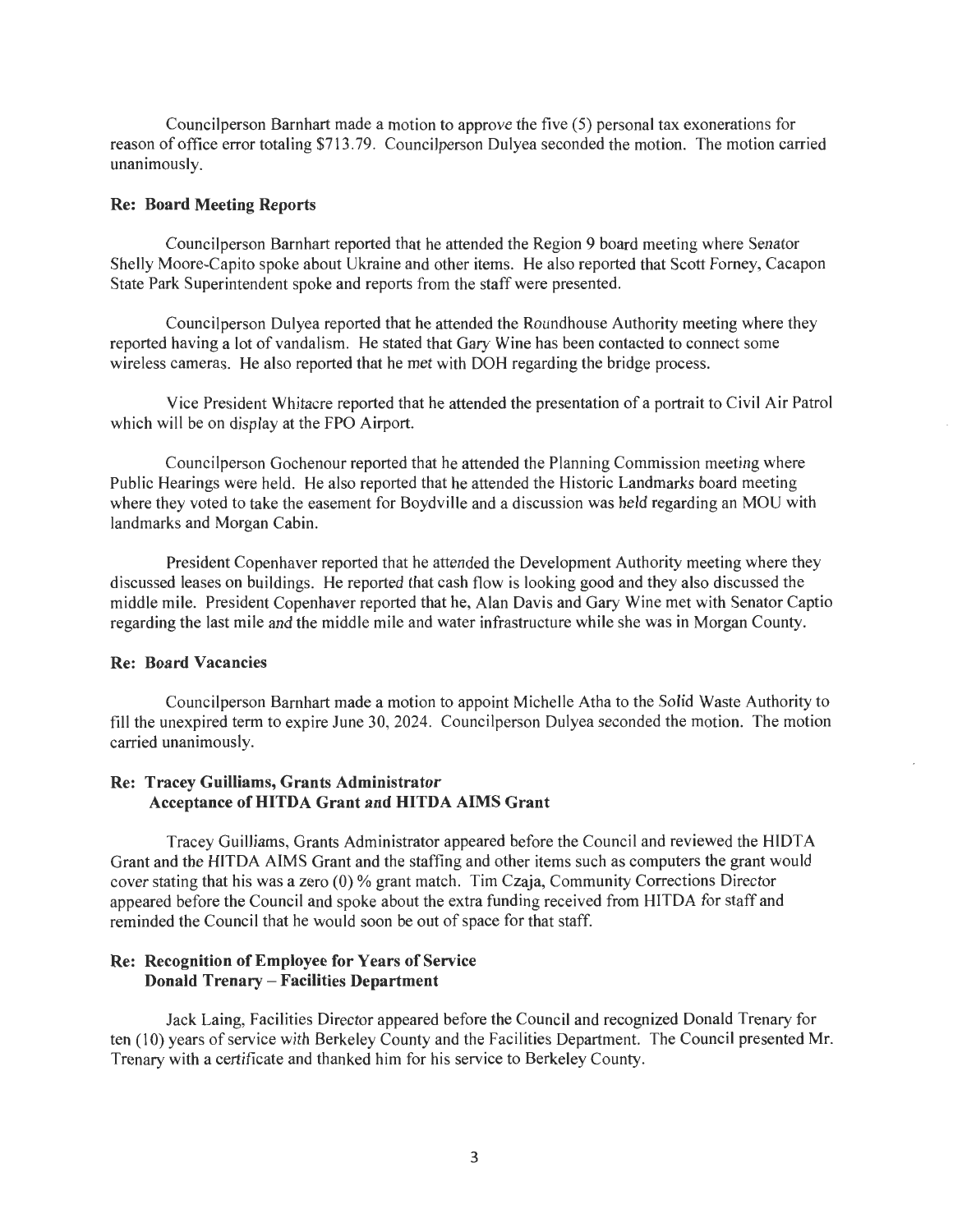# Re: Board and Commission Interview Jason Roach - Candidate - BC Public Service Stormwater District Board

Jason Roach appeared before the Council and was interviewed as a candidate for the Berkeley County Public Service Stormwater District board.

# Re: Board and Commission Interview Tammy McDaniel - Candidate - Berkeley County Emergency Ambulance Authority

Tammy McDaniel appeared before the Council and was interviewed as a candidate for the Berkeley County Emergency Ambulance Authority/

# Re: Board and Commission Interview James Moffitt - Candidate - BC Emergency Ambulance Authority

James Moffitt appeared before the Council and was interviewed as a candidate for the Berkeley County Emergency Ambulance Authority board.

# Re: Board and Commission Interview Todd Alter - Candidate - Building Code Appeals Board

Todd Alter appeared before the Council and was interviewed as a candidate for the Building Code Appeals board.

Councilperson Dulyea made a motion to appoint Todd Alter to the Building Code Appeals board for a full term. Councilperson Barnhart seconded the motion. The motion carried unanimously/

Councilperson Dulyea made a motion to appoint Todd Alter to the Building Code Advisory Board for a full term. Councilperson Barnhart seconded the motion. The motion carried unanimously.

# Re: Board and Commission Interview Lynn Leatherman - Candidate - Eastern WV Airport Authority

Lynn Leatherman appeared before the Council and was interviewed as a candidate for the Eastern WV Airport Authority.

# Re: Sandy Hamilton, Director, Berkeley County Development Authority Fiber/Broadband Collaboration

Sandy Hamilton appeared before the Council and discussed a collaboration between the County Council and the Development Authority for fiber/broadband requesting an MOU.

# Re: Crabtree Rohrbaugh & Associates Dunn Building Master Reuse

Kevin Whitney, Crabtree, Rohrbaugh & Associates appeared before the Council and reviewed the design plans for the Dunn Building.